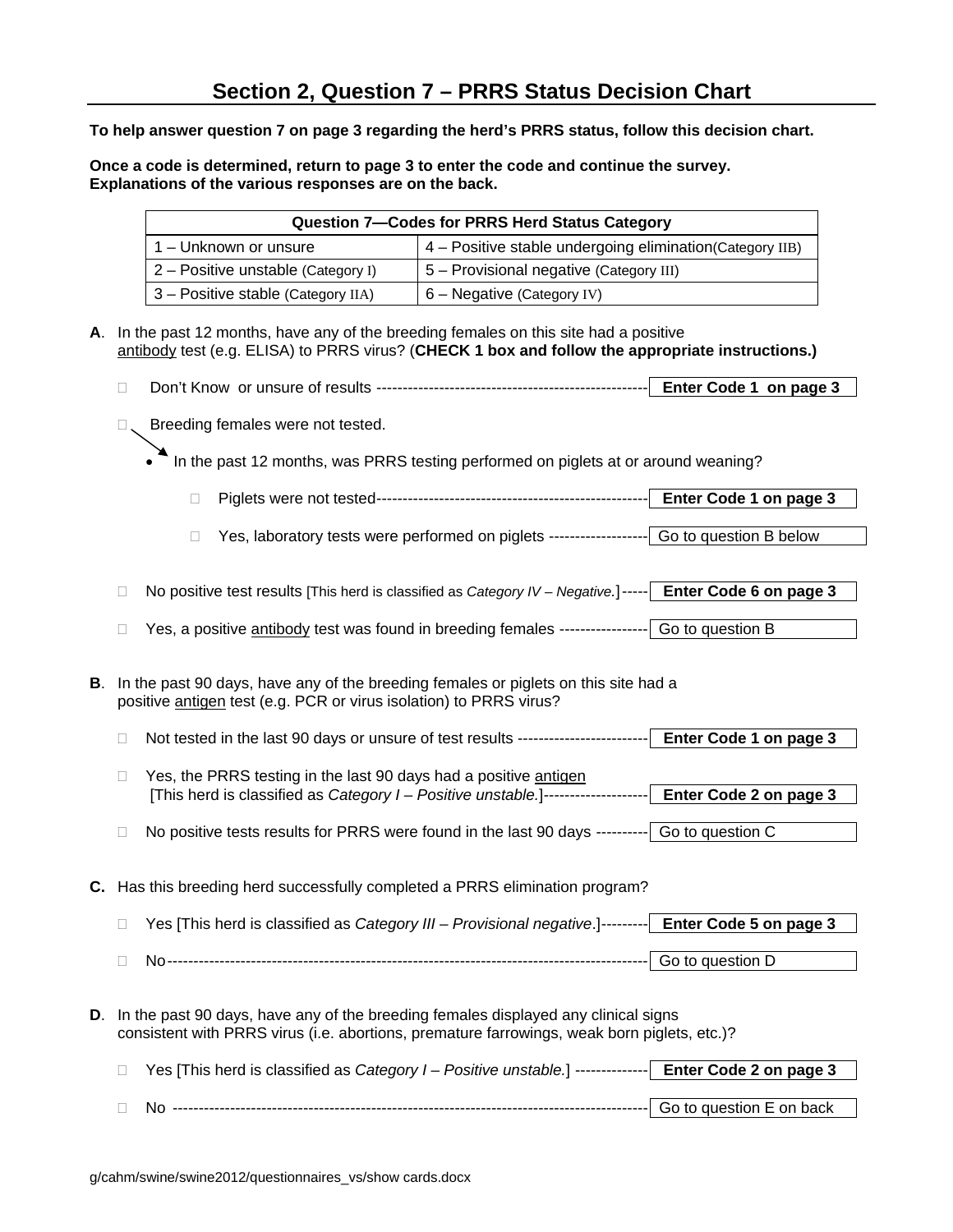## **E**. Is this breeding herd currently undergoing a PRRS elimination program?

- Yes [This herd is classified as *Category II-B Positive stable, undergoing elimination*.] ------------------------------------------- **Enter Code 4 on page 3**
- No [This herd is classified *as Category II-A Positive stable.*] --------------- **Enter Code 3 on page 3**

# **Herd Category definitions:**

## **Category I - Positive Unstable**

**A farm is considered to be** *positive unstable* **if:** 

- PRRS virus is present in the herd (confirmed by laboratory testing) AND
- PRRS virus is circulating in the herd (pigs are displaying clinical signs of PRRS)

## **Category II-A - Positive Stable**

**A farm is considered to be** *positive stable* **if:** 

- ‐ Herd has not initiated an elimination program AND
- ‐ No PRRS has been detected for at least three months in weaned pigs (by laboratory testing) (i.e. virus is still present in sows, but is undetectable in piglets) AND
- ‐ There is no evidence of PRRS circulating (pigs are not displaying clinical signs of PRRS)

#### **Category II-B - Positive Stable – Undergoing elimination**

**A farm is considered to be** *positive stable, undergoing elimination* **if:** 

- ‐ Herd has initiated an elimination program (i.e. introduction or replacement animals has been stopped) and intends to become negative AND
- ‐ No PRRS has been detected for at least three months in weaned pigs (by laboratory testing) (i.e. virus is still present in sows, but is undetectable in piglets) AND
- ‐ There is no evidence of PRRS circulating (pigs are not displaying clinical signs of PRRS)

## **Category III - Provisional Negative**

#### **A farm is considered to be** *provisional negative* **if:**

‐ Negative breeding animals and growing pigs (if present) remain PRRS negative by laboratory testing for at least two months

#### **Category IV - Negative**

#### **A farm is considered to be** *negative* **if:**

- For rollovers, start up or after repopulation all negative breeding animals and growing pigs remain PRRS negative by laboratory testing after one month OR
- ‐ Herds previously designated Category III, have remained PRRS negative by laboratory testing after 1 year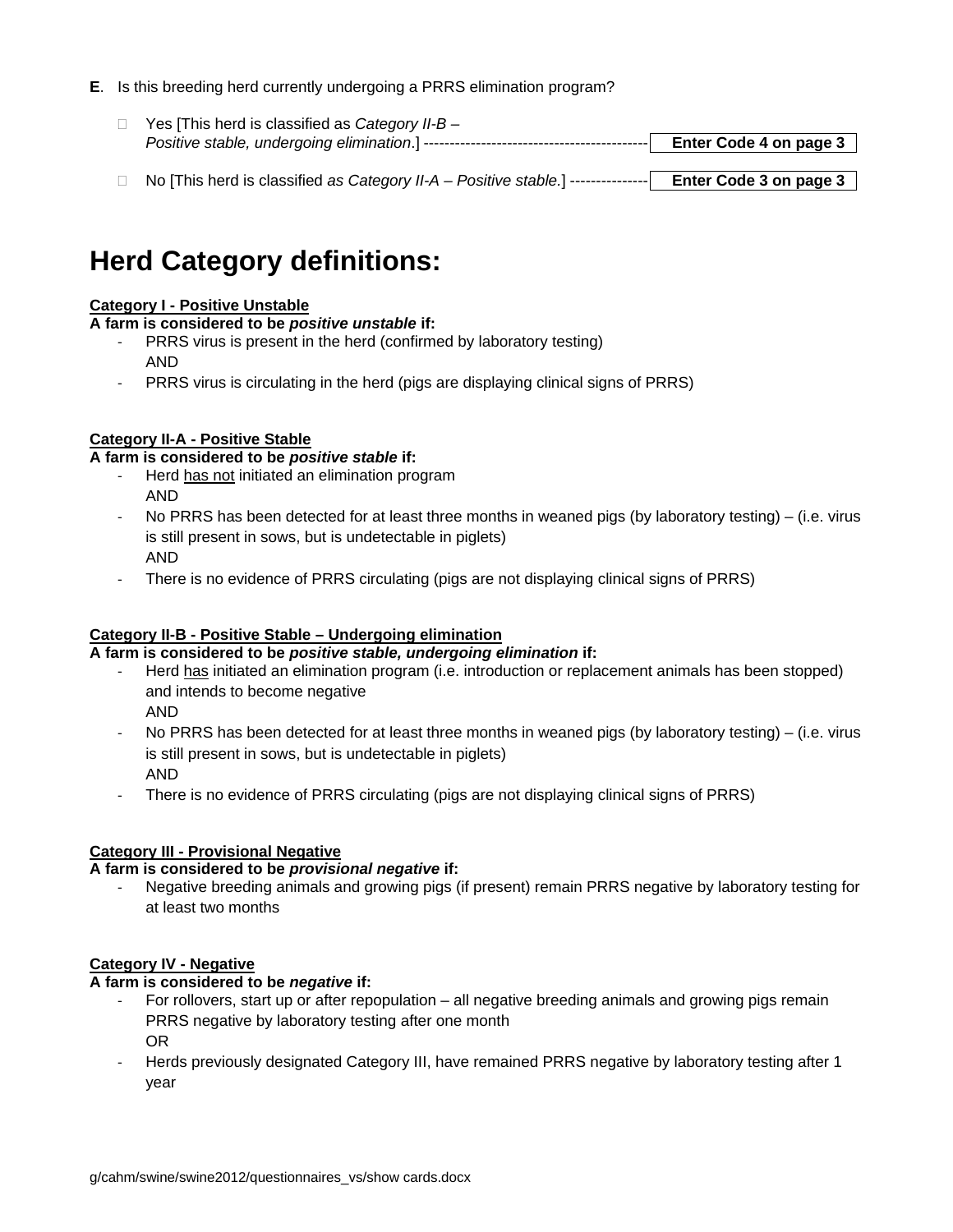|              | <b>INJECTABLE Medications</b>                  |                                |   |                                | <b>Medications in WATER</b>                   |                                         |  |  |  |
|--------------|------------------------------------------------|--------------------------------|---|--------------------------------|-----------------------------------------------|-----------------------------------------|--|--|--|
|              | (For tables on pg 7 #13; pg 13 #11; pg 19 #11) |                                |   |                                | (For tables on pg 8 #15; pg14 #13; pg 20 #13) |                                         |  |  |  |
|              |                                                | <b>Trade name</b>              |   |                                |                                               |                                         |  |  |  |
|              | <b>Active Ingredients</b>                      | (example)                      |   |                                | <b>Active Ingredients</b>                     | Trade name (example)                    |  |  |  |
| a            | <b>Ampicillin</b>                              | Polyflex                       |   | a                              | <b>Amoxicillin</b>                            |                                         |  |  |  |
| b            | <b>Amoxicillin</b>                             | <b>Amoxi-Inject</b>            |   | $\mathbf b$                    | <b>Bacitracin</b>                             | <b>BMD soluble</b>                      |  |  |  |
| C            | <b>Ceftiofur</b>                               | <b>Excenel; Naxcel; Excede</b> |   | C                              | Chlortetracycline                             | <b>CTC</b> ; Aureomycin sol             |  |  |  |
| d            | <b>Enrofloxacin</b>                            | <b>Baytril 100</b>             |   | d                              | Chlortetracyline/sulphamethazine              | <b>Aureo Sulmet Soluble powder</b>      |  |  |  |
| e            | Erythromycin                                   | Erythro                        |   | e                              | <b>Florfenicol</b>                            | <b>Nuflor 2.3% concentrate solution</b> |  |  |  |
| $\mathbf f$  | <b>Florfenicol</b>                             | <b>Nuflor</b>                  |   | $\mathbf{f}$                   | <b>Gentamicin</b>                             | <b>GentaMed soluble powder</b>          |  |  |  |
| g            | Gentamicin                                     | Garacin                        |   | g                              | Levamisole                                    | <b>Tramisol</b>                         |  |  |  |
| h            | Lincomycin                                     | <b>Lincocin</b>                |   | $\mathbf{h}$                   | Lincomycin                                    | LinxMed soluble powder                  |  |  |  |
| j.           | Oxytetracycline                                | LA200; Oxtyet; Biomycin        |   | j.                             | Lincomycin/Spectinomycin                      | <b>LS50</b>                             |  |  |  |
| Ĵ            | <b>Penicillin benzathine</b>                   | <b>BP48, long-acting Pen</b>   |   | j                              | <b>Neomycin</b>                               | <b>Neosol; Neomix</b>                   |  |  |  |
| k            | <b>Penicillin G Potassium</b>                  | Pen-G                          |   | k                              | Oxytetracycline                               | <b>Oxytet sol; Terramycin</b>           |  |  |  |
| T            | <b>Tulathromycin</b>                           | <b>Draxxin</b>                 | т |                                | <b>Penicillin G Potassium</b>                 | <b>PenAqua Sol G</b>                    |  |  |  |
| m            | <b>Tylosin</b>                                 | Tylan                          |   | m                              | Piperazine                                    | Wazine                                  |  |  |  |
| $\mathsf{n}$ | <b>Dexamethasone</b>                           | Glucortin-20                   |   | $\mathsf{n}$                   | Spectinomycin                                 | <b>Spectam sol; SpectoGard</b>          |  |  |  |
| 0            | <b>Doramectin</b>                              | <b>Dectomax</b>                |   | $\mathbf{o}$                   | Sulfachlorpyridazine                          | <b>Sulid</b>                            |  |  |  |
| p            | <b>Flunixin meglumine</b>                      | <b>Banamine S</b>              |   | p                              | <b>Sulfadimethoxine</b>                       | <b>Albon</b>                            |  |  |  |
| q            | Isoflupredone                                  | Predef 2x                      |   | q                              | Sulfamethazine                                | <b>Sulmet</b>                           |  |  |  |
| r            | <b>Ivermectin</b>                              | <b>Ivomec</b>                  |   | r.<br><b>Tetracycline</b>      |                                               | Polyotic; Solutet; Duramycin; Tet-Sol   |  |  |  |
| s            | Levamisole                                     | <b>Tramisol; Levasole</b>      |   | s                              | <b>Tiamulin</b>                               | <b>Denagard Liquid Concentrate</b>      |  |  |  |
| t            | Vitamin A, D, E                                |                                |   | t<br>Trimethoprim/Sulfadiazine |                                               | <b>TMP / Sulfa; Tribrissen</b>          |  |  |  |
| u            | Other                                          |                                |   | u.                             | <b>Tylosin</b>                                | <b>Tylan</b>                            |  |  |  |
|              |                                                |                                |   | $\mathbf{v}$                   | Virginiamycin                                 | <b>Stafac</b>                           |  |  |  |
|              |                                                |                                |   | W<br><b>Salicylic Acid</b>     |                                               | <b>Aspirin</b>                          |  |  |  |
|              |                                                |                                |   | $\mathbf{x}$                   | <b>Vitamin D</b>                              | <b>Oral-Pro Vitamin D plus E</b>        |  |  |  |
|              |                                                |                                |   | y                              | <b>Vitamin E</b>                              |                                         |  |  |  |
|              |                                                |                                |   | $\mathbf{z}$                   | <b>Other</b>                                  |                                         |  |  |  |

<u>Give the Producer this page so he or she may review the lists of medications and vaccinations asked about in the survey.</u>